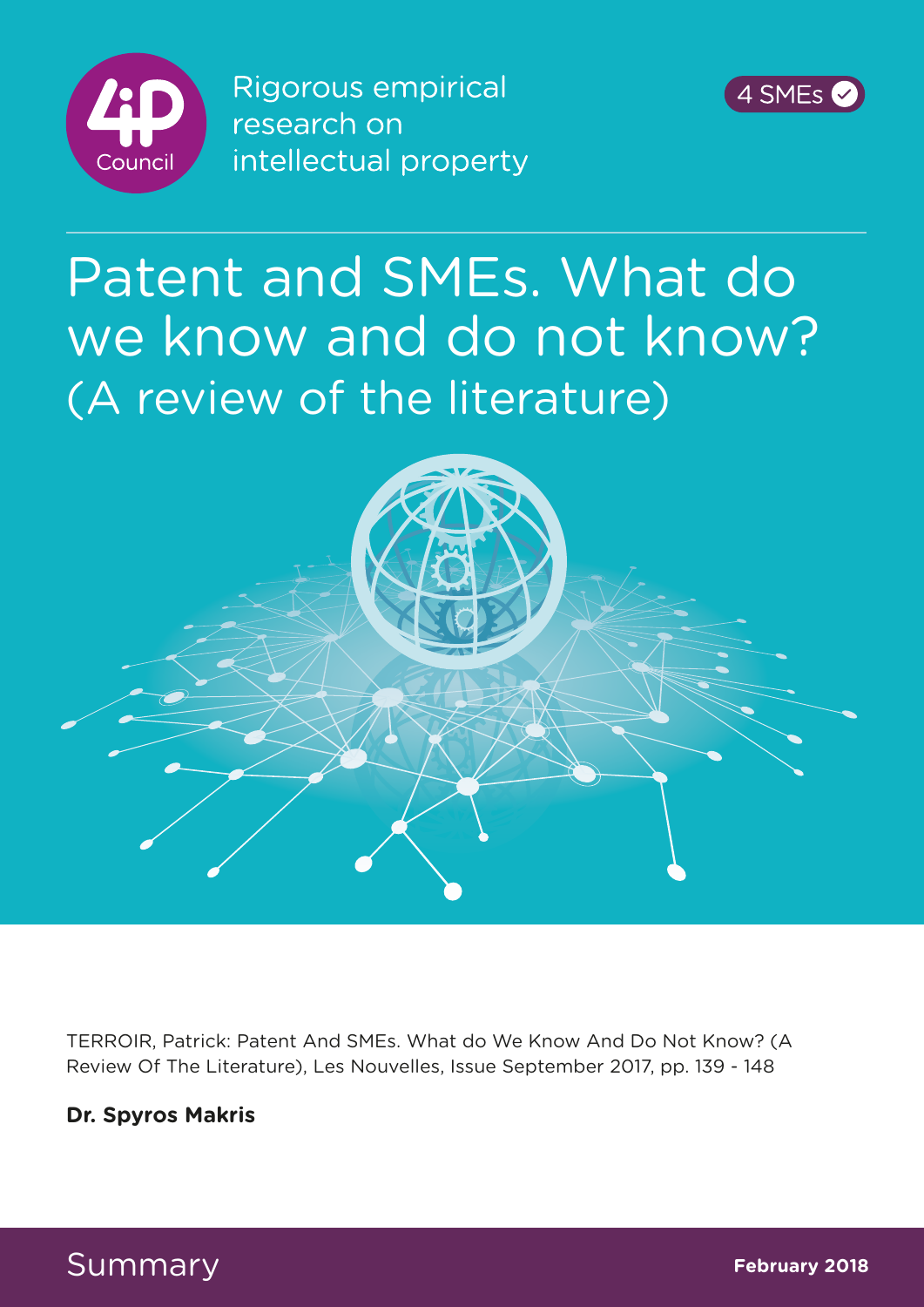| SUMMARY               |                                                                                                                                                            |      |            |
|-----------------------|------------------------------------------------------------------------------------------------------------------------------------------------------------|------|------------|
| <b>Document Title</b> | TERROIR, Patrick: Patent And SMEs. What do We Know And Do Not<br>Know? (A Review Of The Literature), Les Nouvelles, Issue September<br>2017, pp. 139 - 148 |      |            |
| Author                | Dr. Spyros Makris                                                                                                                                          | Date | 20.02.2018 |

## Abstract

In the present paper, the author summarizes the current status of research regarding the challenges that small and medium-sized enterprises (SMEs) face in connection with the creation, use and protection of Intellectual Property Rights (IPRs), particularly patents. Findings indicate that several factors (such as costs, complexity of procedures and difficulties in the enforcement of rights) prevent SMEs from using IPRs and especially patents effectively. The author shares these concerns and argues that the current patent system needs improvement, in order to meet the needs of SMEs in the modern global economy.

## Summary

In the last decades, following the introduction of new technologies and the transformation of the global value chain, small and medium-sized enterprises (SMEs) have gained growing importance in innovation and economic development.

Although evidence suggests that SMEs tend to lag behind larger companies both in innovation and R&D expenditure, they are, on average, more innovative than one might think. According to surveys, about 33 % percent of companies with 10 to 49 employees and around 40 % of companies with 50 to 249 employees introduced new or significantly improved products or processes between 2002 and 2004.

In the context of innovation, Intellectual Property Rights (IPRs), and particularly patents, are of key importance to SMEs. Surveys suggest, that SMEs owning IPRs have 32 % higher revenue per employee than SMEs that do not own IPRs.

SMEs benefit in various ways from IPRs, especially patents. Owning IPRs gives SMEs the freedom to operate, opens up new commercial pathways or segments existing markets, grants access to knowledge markets and networks and allows SMEs to position themselves competitively vis-à-vis larger companies in global markets. In this way, IPRs signal current and prospective value to investors, competitors and partners. Furthermore, by owning IPRs SMEs can protect their ideas from imitation (according to surveys, almost 1/3 of SMEs that registered IPRs declared having suffered infringement) and generate revenues through licensing activities.

Nevertheless, several studies suggest that SMEs often neither register or license, nor enforce IPRs. Indeed, a number of studies indicate that patenting activity is relatively uncommon among SMEs (for